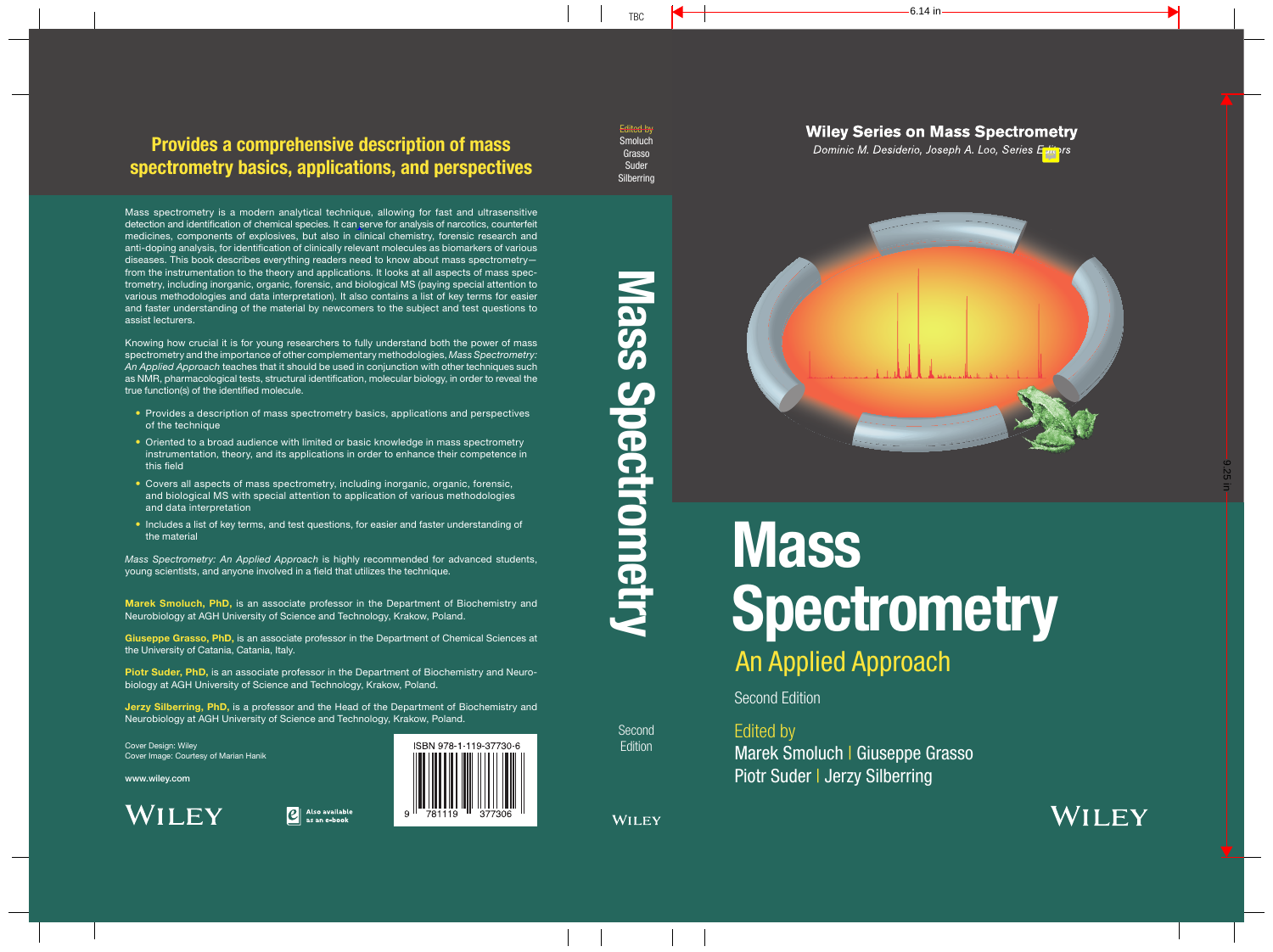**Mass Spectrometry**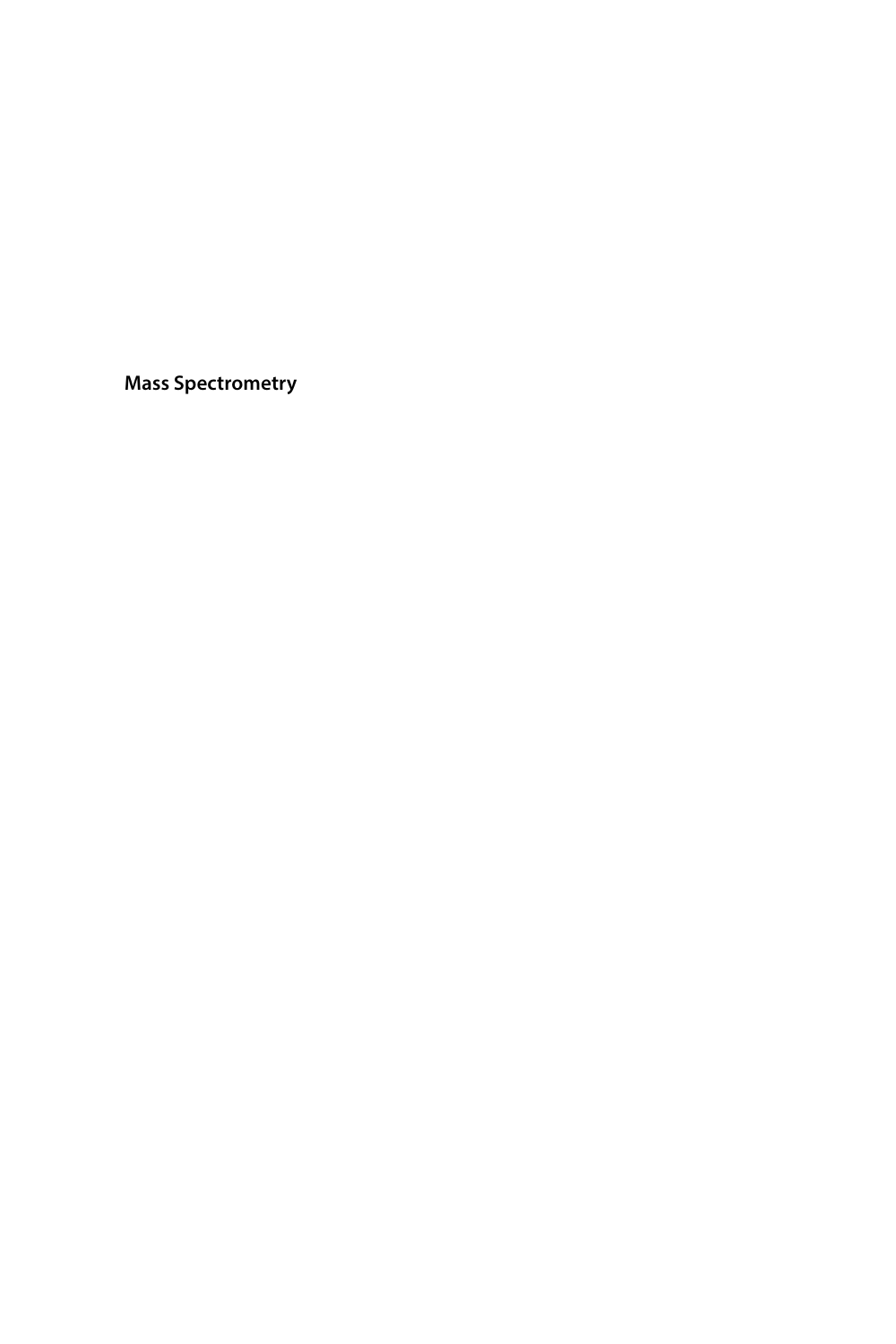#### WILEY SERIES ON MASS SPECTROMETRY

#### **Series Editors**

Dominic M. Desiderio Departments of Neurology and Biochemistry University of Tennessee Health Science Center Joseph A. Loo Department of Chemistry and Biochemistry UCLA

#### **Founding Editors**

Nico M. M. Nibbering (1938–2014) Dominic M. Desiderio

- John R. de Laeter *Applications of Inorganic Mass Spectrometry*
- Michael Kinter and Nicholas E. Sherman *Protein Sequencing and Identification Using Tandem Mass Spectrometry*
- Chhabil Dass *Principles and Practice of Biological Mass Spectrometry*
- Mike S. Lee *LC/MS Applications in Drug Development*
- Jerzy Silberring and Rolf Eckman *Mass Spectrometry and Hyphenated Techniques in Neuropeptide Research*
- J. Wayne Rabalais *Principles and Applications of Ion Scattering Spectrometry: Surface Chemical and Structural Analysis*
- Mahmoud Hamdan and Pier Giorgio Righetti *Proteomics Today: Protein Assessment and Biomarkers Using Mass Spectrometry, 2D Electrophoresis, and Microarray Technology*
- Igor A. Kaltashov and Stephen J. Eyles *Mass Spectrometry in Structural Biology and Biophysics: Architecture, Dynamics, and Interaction of Biomolecules, Second Edition*
- Isabella Dalle‐Donne, Andrea Scaloni, and D. Allan Butterfield *Redox Proteomics: From Protein Modifications to Cellular Dysfunction and Diseases*
- Silas G. Villas‐Boas, Ute Roessner, Michael A.E. Hansen, Jorn Smedsgaard, and Jens Nielsen *Metabolome Analysis: An Introduction*
- Mahmoud H. Hamdan *Cancer Biomarkers: Analytical Techniques for Discovery*
- Chabbil Dass *Fundamentals of Contemporary Mass Spectrometry*
- Kevin M. Downard (Editor) *Mass Spectrometry of Protein Interactions*
- Nobuhiro Takahashi and Toshiaki Isobe *Proteomic Biology Using LC‐MS: Large Scale Analysis of Cellular Dynamics and Function*
- Agnieszka Kraj and Jerzy Silberring (Editors) *Proteomics: Introduction to Methods and Applications*
- Ganesh Kumar Agrawal and Randeep Rakwal (Editors) *Plant Proteomics: Technologies, Strategies, and Applications*
- Rolf Ekman, Jerzy Silberring, Ann M. Westman‐Brinkmalm, and Agnieszka Kraj (Editors) *Mass Spectrometry: Instrumentation, Interpretation, and Applications*
- Christoph A. Schalley and Andreas Springer *Mass Spectrometry and Gas‐Phase Chemistry of Non‐ Covalent Complexes*

Riccardo Flamini and Pietro Traldi *Mass Spectrometry in Grape and Wine Chemistry*

- Mario Thevis *Mass Spectrometry in Sports Drug Testing: Characterization of Prohibited Substances and Doping Control Analytical Assays*
- Sara Castiglioni, Ettore Zuccato, and Roberto Fanelli *Illicit Drugs in the Environment: Occurrence, Analysis, and Fate Using Mass Spectrometry*
- Ángel Garciá and Yotis A. Senis (Editors) *Platelet Proteomics: Principles, Analysis, and Applications*
- Luigi Mondello *Comprehensive Chromatography in Combination with Mass Spectrometry* Jian Wang, James MacNeil, and Jack F. Kay *Chemical Analysis of Antibiotic Residues in Food*
- Walter A. Korfmacher (Editor) *Mass Spectrometry for Drug Discovery and Drug Development*
- Alejandro Cifuentes (Editor) *Foodomics: Advanced Mass Spectrometry in Modern Food Science and Nutrition*

Christine M. Mahoney (Editor) *Cluster Secondary Ion Mass Spectrometry: Principles and Applications*

Despina Tsipi, Helen Botitsi, and Anastasios Economou *Mass Spectrometry for the Analysis of Pesticide Residues and their Metabolites*

Xianlin Han *Lipidomics: Comprehensive Mass Spectrometry of Lipids*

Marek Smoluch, Giuseppe Grasso, Piotr Suder, and Jerzy Silberring (Editors) *Mass Spectrometry: An Applied Approach, Second Edition*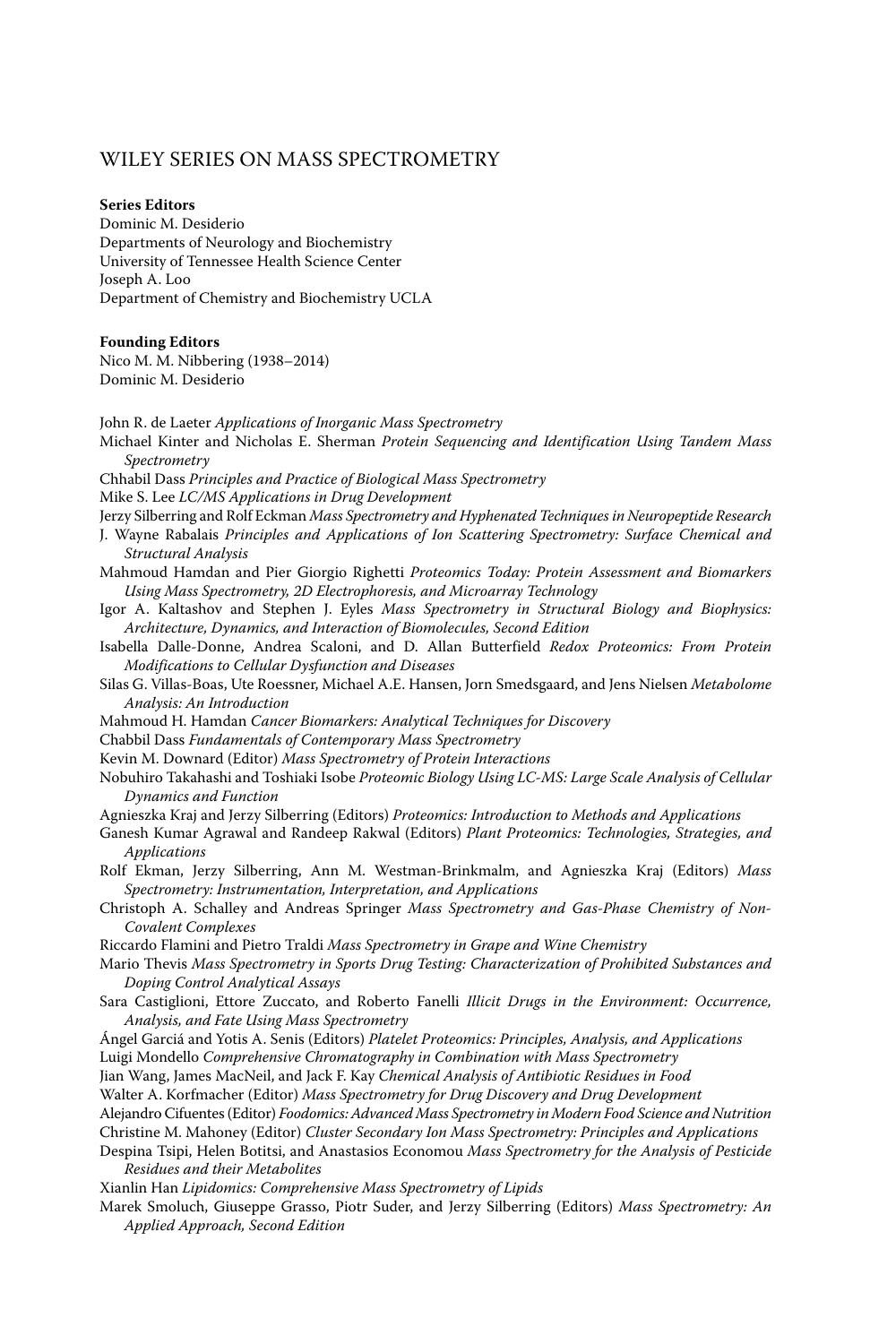### **Mass Spectrometry**

An Applied Approach

*Edited by Marek Smoluch, Giuseppe Grasso, Piotr Suder, and Jerzy Silberring*

Second Edition

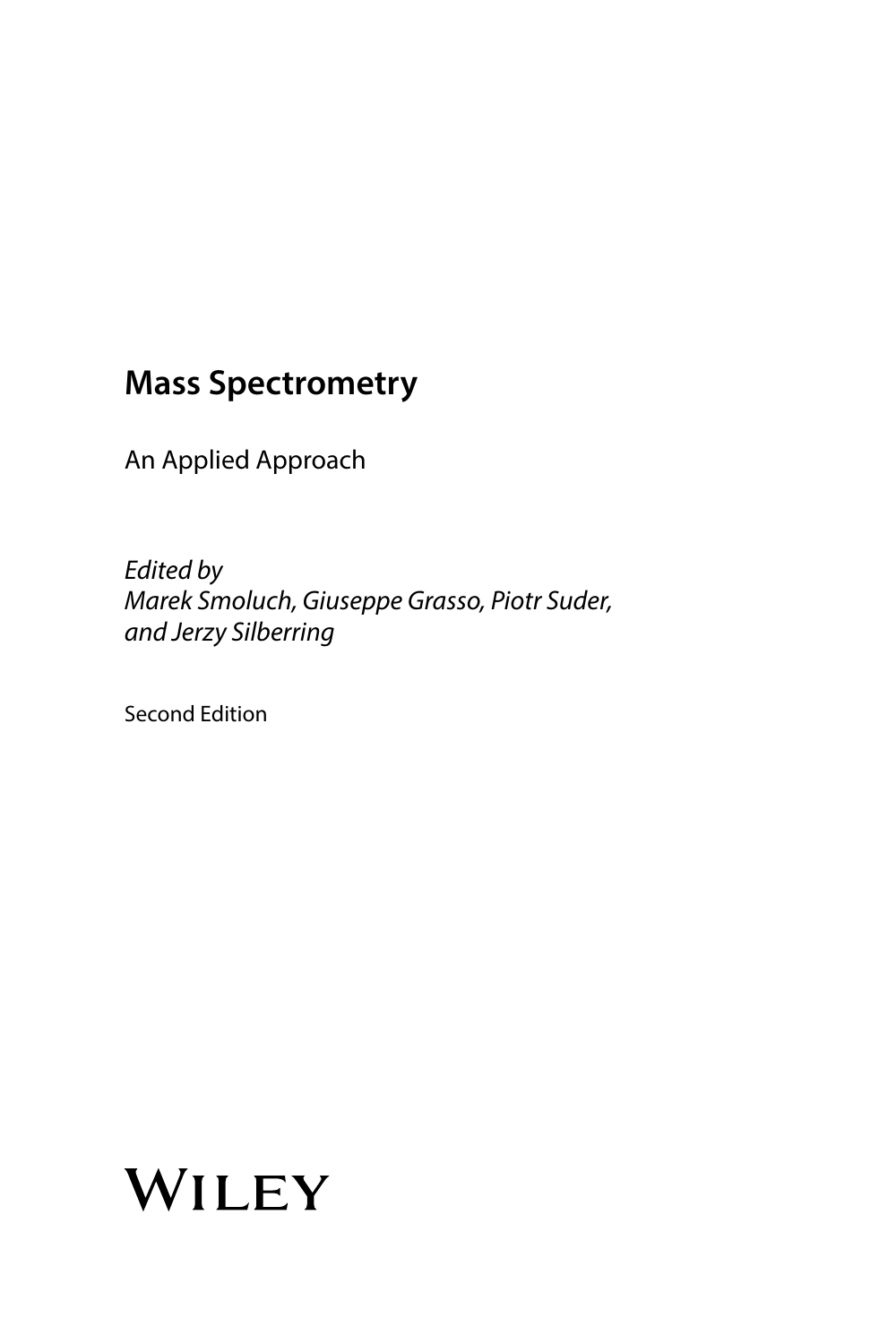This edition first published 2019 © 2019 John Wiley & Sons, Inc.

*Edition History* John Wiley & Sons Inc. (1e, 2008)

All rights reserved. No part of this publication may be reproduced, stored in a retrieval system, or transmitted, in any form or by any means, electronic, mechanical, photocopying, recording or otherwise, except as permitted by law. Advice on how to obtain permission to reuse material from this title is available at http://www.wiley.com/go/permissions.

The right of Marek Smoluch, Giuseppe Grasso, Piotr Suder, and Jerzy Silberring to be identified as the editors of the editorial material in this work has been asserted in accordance with law.

*Registered Office* John Wiley & Sons, Inc., 111 River Street, Hoboken, NJ 07030, USA

*Editorial Office* 111 River Street, Hoboken, NJ 07030, USA

For details of our global editorial offices, customer services, and more information about Wiley products visit us at www.wiley.com.

Wiley also publishes its books in a variety of electronic formats and by print-on-demand. Some content that appears in standard print versions of this book may not be available in other formats.

#### *Limit of Liability/Disclaimer of Warranty*

In view of ongoing research, equipment modifications, changes in governmental regulations, and the constant flow of information relating to the use of experimental reagents, equipment, and devices, the reader is urged to review and evaluate the information provided in the package insert or instructions for each chemical, piece of equipment, reagent, or device for, among other things, any changes in the instructions or indication of usage and for added warnings and precautions. While the publisher and authors have used their best efforts in preparing this work, they make no representations or warranties with respect to the accuracy or completeness of the contents of this work and specifically disclaim all warranties, including without limitation any implied warranties of merchantability or fitness for a particular purpose. No warranty may be created or extended by sales representatives, written sales materials or promotional statements for this work. The fact that an organization, website, or product is referred to in this work as a citation and/or potential source of further information does not mean that the publisher and authors endorse the information or services the organization, website, or product may provide or recommendations it may make. This work is sold with the understanding that the publisher is not engaged in rendering professional services. The advice and strategies contained herein may not be suitable for your situation. You should consult with a specialist where appropriate. Further, readers should be aware that websites listed in this work may have changed or disappeared between when this work was written and when it is read. Neither the publisher nor authors shall be liable for any loss of profit or any other commercial damages, including but not limited to special, incidental, consequential, or other damages.

#### *Library of Congress Cataloging‐in‐Publication Data*

Names: Smoluch, Marek, 1977– editor. | Grasso, Giuseppe, 1974– editor. |

Suder, Piotr, 1949– editor. | Silberring, Jerzy, 1949– editor.

Title: Mass spectrometry : an applied approach.

Description: Second edition / edited by Marek Smoluch, Giuseppe Grasso, Piotr Suder, Jerzy Silberring. | Hoboken, NJ : Wiley, 2019. | Series: Wiley series on mass spectrometry | Includes index. |

Identifiers: LCCN 2019011643 (print) | LCCN 2019012925 (ebook) | ISBN 9781119377337 (Adobe PDF) | ISBN 9781119377344 (ePub) | ISBN 9781119377306 (hardcover)

Subjects: LCSH: Mass spectrometry. | Spectrum analysis.

Classification: LCC QP519.9.M3 (ebook) | LCC QP519.9.M3 M314945 2019 (print) | DDC 572/.36–dc23

LC record available at https://lccn.loc.gov/2019011643

Cover design: Wiley Cover image: Courtesy of Marian Hanik

Set in 10/12pt Warnock by SPi Global, Pondicherry, India

Printed in United States of America

10 9 8 7 6 5 4 3 2 1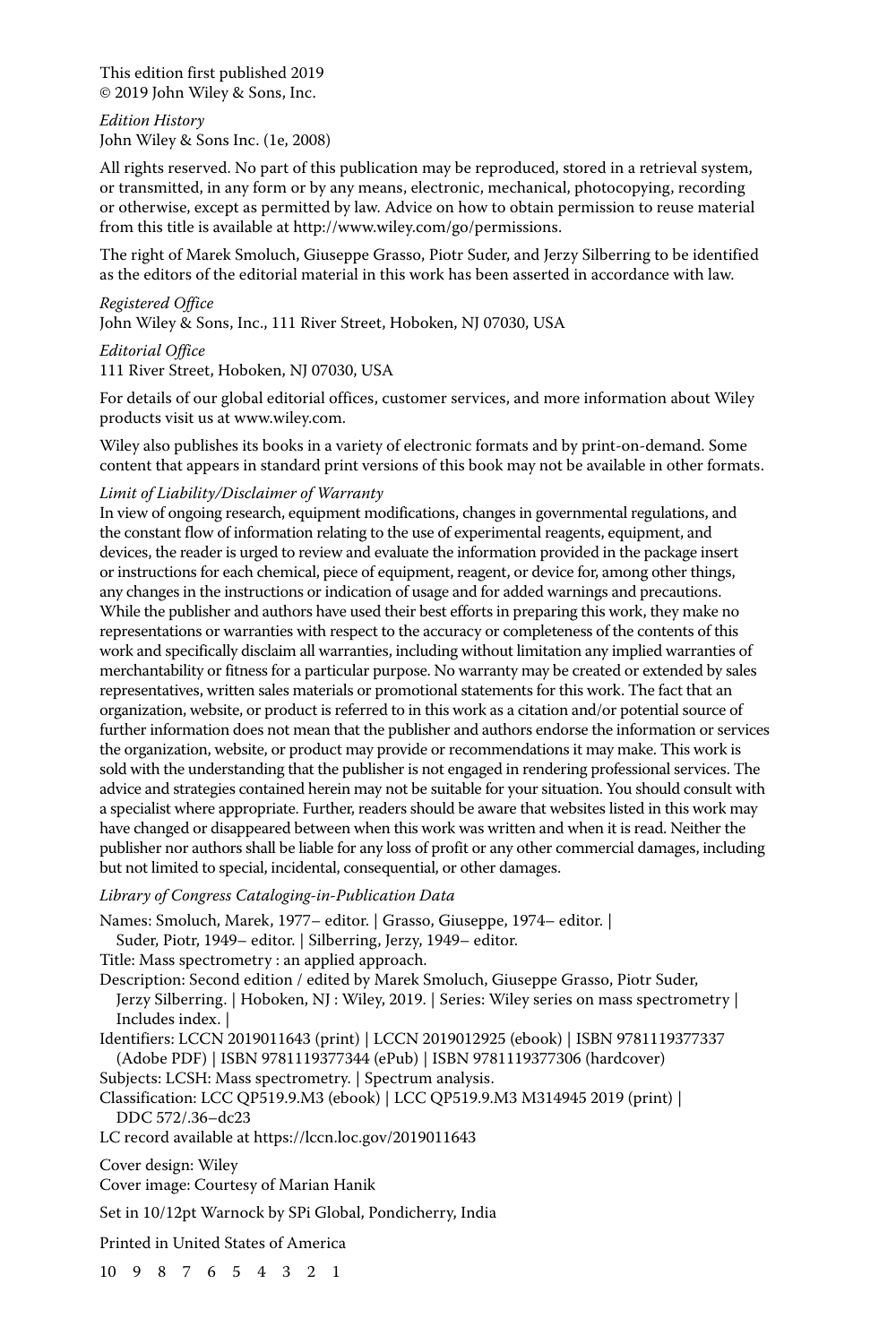*In memory of Nicolaas Martinus Maria Nibbering (Nico) 29.05.1938 – 29.08.2014*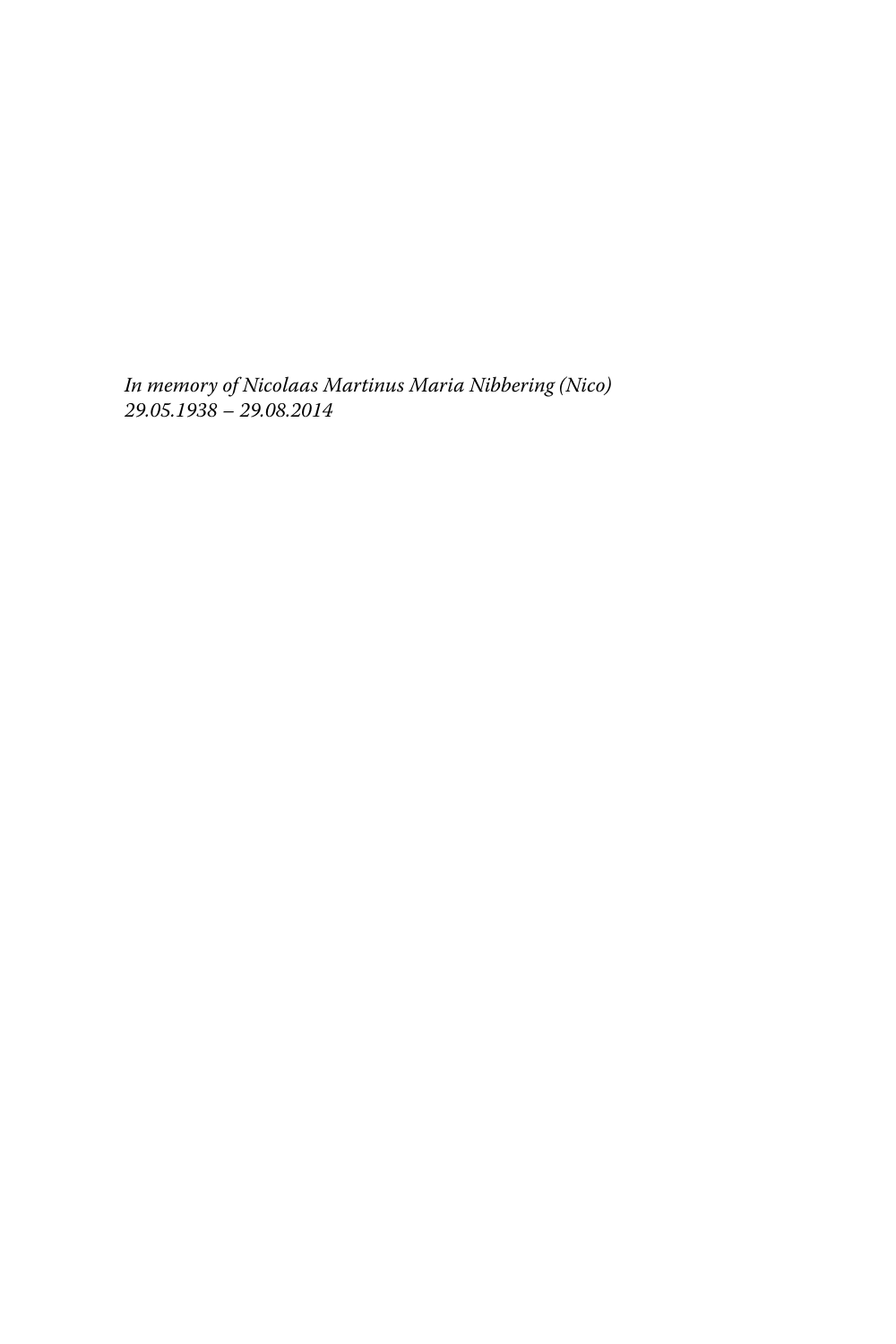#### **Contents**

**List of Contributors** *xvii* **Preface** *xxi*

- **1 Introduction** *1 Jerzy Silberring and Marek Smoluch*
- **2 A Brief History of Mass Spectrometry** *5 Marek Smoluch and Jerzy Silberring*
- **3 Basic Definitions** *9 Marek Smoluch and Kinga Piechura*

## **4 Instrumentation** *13*

- 4.1 Ionization Methods *13*
- 4.1.1 Electron Ionization (EI) *13 Claudio Iacobucci*
- 4.1.2 Chemical Ionization (CI) *15 Claudio Iacobucci*
- 4.1.2.1 Principle of Operation: Positive and Negative Ion Modes *15*
- 4.1.3 Atmospheric Pressure Ionization (API) *21*
- 4.1.3.1 Atmospheric Pressure Chemical Ionization (APCI) *21 Claudio Iacobucci*
- 4.1.3.2 Electrospray Ionization (ESI) *22 Piotr Suder*
- 4.1.3.3 Nanoelectrospray *38 Piotr Suder*
- 4.1.3.4 Desorption Electrospray Ionization (DESI) *42 Anna Bodzon‐Kulakowska and Anna Antolak*
- 4.1.3.5 Laser Ablation Electrospray Ionization (LAESI) *49 Anna Bodzon‐Kulakowska and Anna Antolak*
- 4.1.3.6 Photoionization *51 Jerzy Silberring*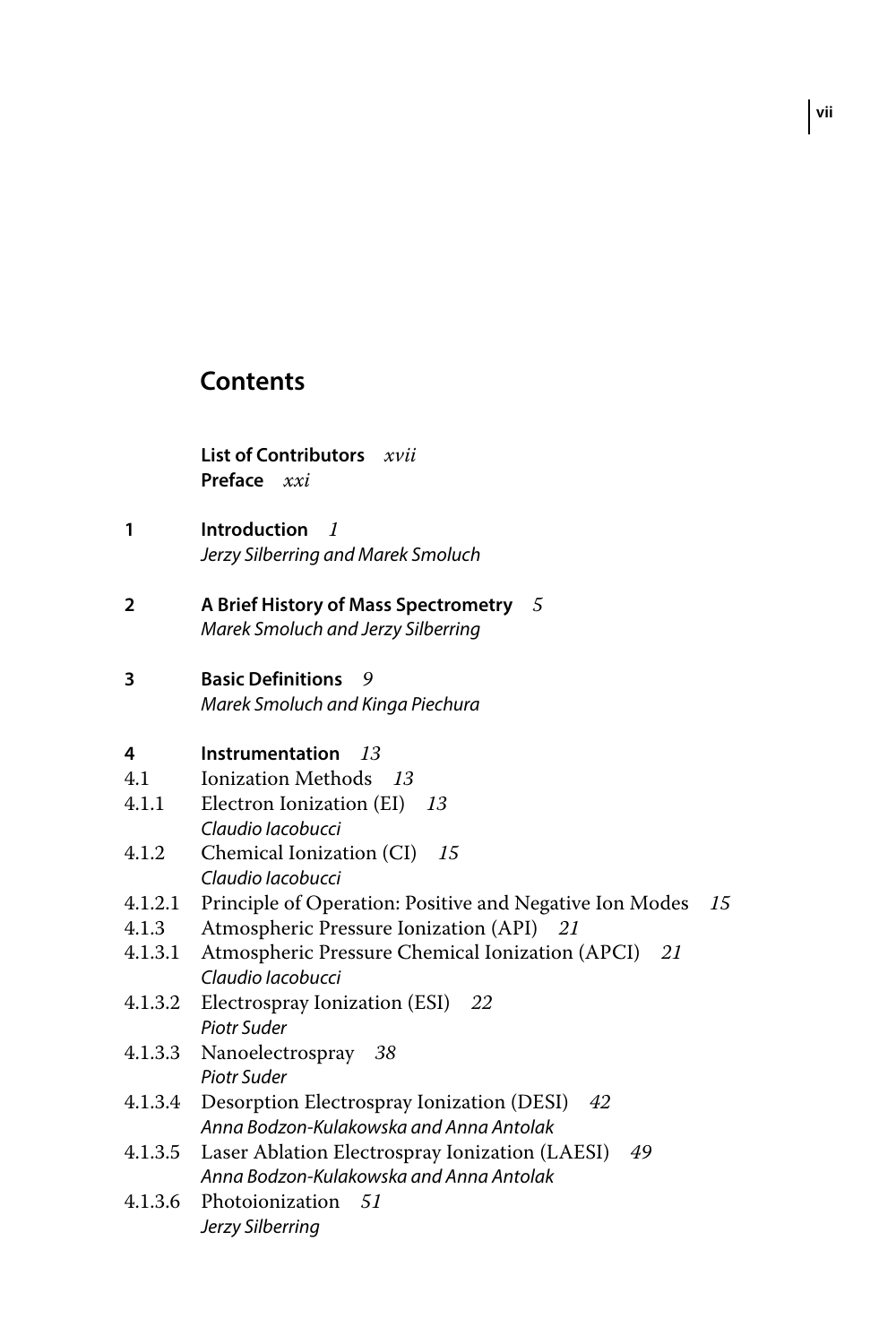| iii I | Contents |
|-------|----------|
|       |          |

| 4.1.4   | Ambient Plasma-Based Ionization Techniques 54                    |
|---------|------------------------------------------------------------------|
|         | Marek Smoluch                                                    |
| 4.1.4.1 | Introduction 54                                                  |
| 4.1.4.2 | Direct Analysis in Real Time (DART) 54                           |
| 4.1.4.3 | Flowing Atmospheric Pressure Afterglow (FAPA) 59                 |
| 4.1.4.4 | Dielectric Barrier Discharge Ionization (DBDI) 61                |
| 4.1.5   | Matrix-Assisted Laser Desorption/Ionization (MALDI)<br>64        |
| 4.1.5.1 | Introduction<br>- 64                                             |
|         | Przemyslaw Mielczarek and Jerzy Silberring                       |
| 4.1.5.2 | The Role of Matrix 66                                            |
|         | Przemyslaw Mielczarek and Jerzy Silberring                       |
| 4.1.5.3 | Atmospheric Pressure MALDI 67                                    |
|         | Giuseppe Grasso                                                  |
| 4.1.5.4 | <b>MALDI</b> Mass Spectra Interpretation<br>- 71                 |
|         | Przemyslaw Mielczarek and Jerzy Silberring                       |
| 4.1.5.5 | Desorption/Ionization on Porous Silicon (DIOS)<br>72             |
|         | Przemyslaw Mielczarek and Jerzy Silberring                       |
| 4.1.5.6 | Surface-Enhanced Laser Desorption/Ionization (SELDI)<br>73       |
|         | Przemyslaw Mielczarek and Jerzy Silberring                       |
| 4.1.5.7 | Nanostructure-Enhanced Laser Desorption/Ionization               |
|         | (NALDI)<br>74                                                    |
|         | Przemyslaw Mielczarek and Jerzy Silberring                       |
| 4.1.5.8 | Summary<br>75                                                    |
|         | Przemyslaw Mielczarek and Jerzy Silberring                       |
| 4.1.6   | Inductively Coupled Plasma Ionization (ICP) 78                   |
|         | Aleksandra Pawlaczyk and Małgorzata Iwona Szynkowska             |
| 4.1.6.1 | Introduction<br>78                                               |
| 4.1.6.2 | ICP as a Technique of Elemental Analysis and ICP Principle<br>78 |
| 4.1.6.3 | Ionization of Elements and Ionization Efficiency 81              |
| 4.1.6.4 | Mechanism of ICP Formation<br>82                                 |
| 4.1.6.5 | Ways of Plasma View and Plasma Generation 84                     |
| 4.1.6.6 | Sample Introduction<br>84                                        |
| 4.1.6.7 | Measurement in the ICP-MS Technique<br>87                        |
| 4.1.6.8 | Analyzers in ICP-MS Spectrometers 87                             |
| 4.1.7   | Secondary Ion Mass Spectrometry with Time-of-Flight Analyzer     |
|         | (TOF-SIMS)<br>93                                                 |
|         | Nunzio Tuccitto                                                  |
| 4.1.7.1 | Introduction 93                                                  |
| 4.1.7.2 | TOF-SIMS Principle of Operation<br>93                            |
| 4.1.7.3 | The Sputtering of the Sample Surface<br>94                       |
| 4.1.7.4 | Ionization (Generating Secondary Ions)<br>95                     |
| 4.1.7.5 | <b>Construction of TOF-SIMS</b><br>96                            |
| 4.1.7.6 | Analytical Capabilities of TOF-SIMS<br>98                        |
| 4.1.7.7 | Examples and Spectra Interpretation<br>102                       |
|         |                                                                  |

**viii**  $\vert$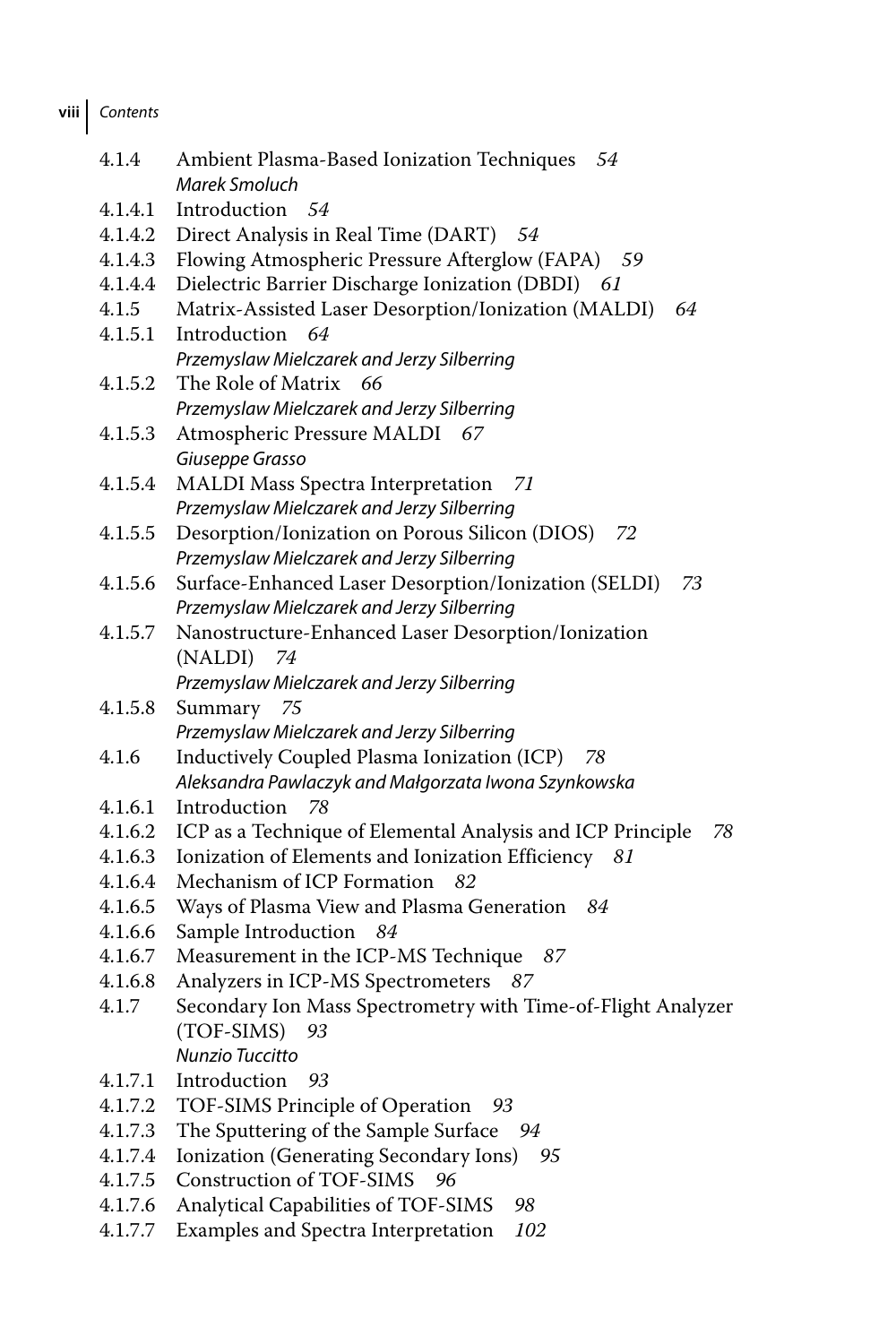- 4.2 Analyzers *107*
- 4.2.1 Time of Flight (TOF) *107 Anna Bodzon-Kulakowska and Anna Antolak*
- 4.2.1.1 Introduction *107*
- 4.2.1.2 The Working Rule of TOF Analyzer *108*
- 4.2.1.3 Linear Mode of Operation of TOF *109*
- 4.2.1.4 The Spread of the Kinetic Energy Regarding the Ions of the Same Mass *110*
- 4.2.1.5 Delayed Ion Extraction *111*
- 4.2.1.6 The Reflection Mode *113*
- 4.2.1.7 Orthogonal Acceleration TOF Analyzer *114*
- 4.2.1.8 Summary *116*
- 4.2.2 Ion Mobility Analyzer (IM) *118 Anna Antolak and Anna Bodzon-Kulakowska*
- 4.2.2.1 Principle of IM Operation *118*
- 4.2.2.2 Drift Time IMS *118*
- 4.2.2.3 High Field Asymmetric Waveform Ion Mobility Spectrometer (FAIMS) *119*
- 4.2.2.4 Traveling Wave Ion Guides (TWIG) *121*
- 4.2.2.5 IM Spectrum *122*
- 4.2.2.6 Applications *122*
- 4.2.3 Quadrupole Mass Analyzer *124 Anna Antolak and Anna Bodzon-Kulakowska 124*
- 4.2.3.1 Construction and Principles of Operation of a Quadrupole *124*
- 4.2.3.2 Behavior of an Ion Inside the Quadrupole *126*
- 4.2.3.3 How Mass Spectrum Is Generated? Changes of *U* and *V 128*
- 4.2.3.4 Spectrum Quality *128*
- 4.2.3.5 Applications of the Quadrupole Analyzer *129*
- 4.2.3.6 Quadrupoles, Hexapoles, and Octapoles as Focusing Elements: Ion Guides *129*
- 4.2.4 Ion Trap (IT) *131 Anna Bodzon-Kulakowska and Anna Antolak*
- 4.2.4.1 Introduction *131*
- 4.2.4.2 Behavior of an Ion Inside the Ion Trap *132*
- 4.2.4.3 Analysis of the Ions *133*
- 4.2.4.4 Mass Selective Instability Mode *134*
- 4.2.4.5 Resonant Ejection Mode *135*
- 4.2.4.6 Axial Modulation *137*
- 4.2.4.7 Nonlinear Resonance *137*
- 4.2.4.8 Linear Ion Trap (LIT) *137*
- 4.2.4.9 Applications *139*
- 4.2.5 High‐Resolution Mass Spectrometry *141 Piotr Stefanowicz and Zbigniew Szewczuk*
- 4.2.5.1 Introduction *141*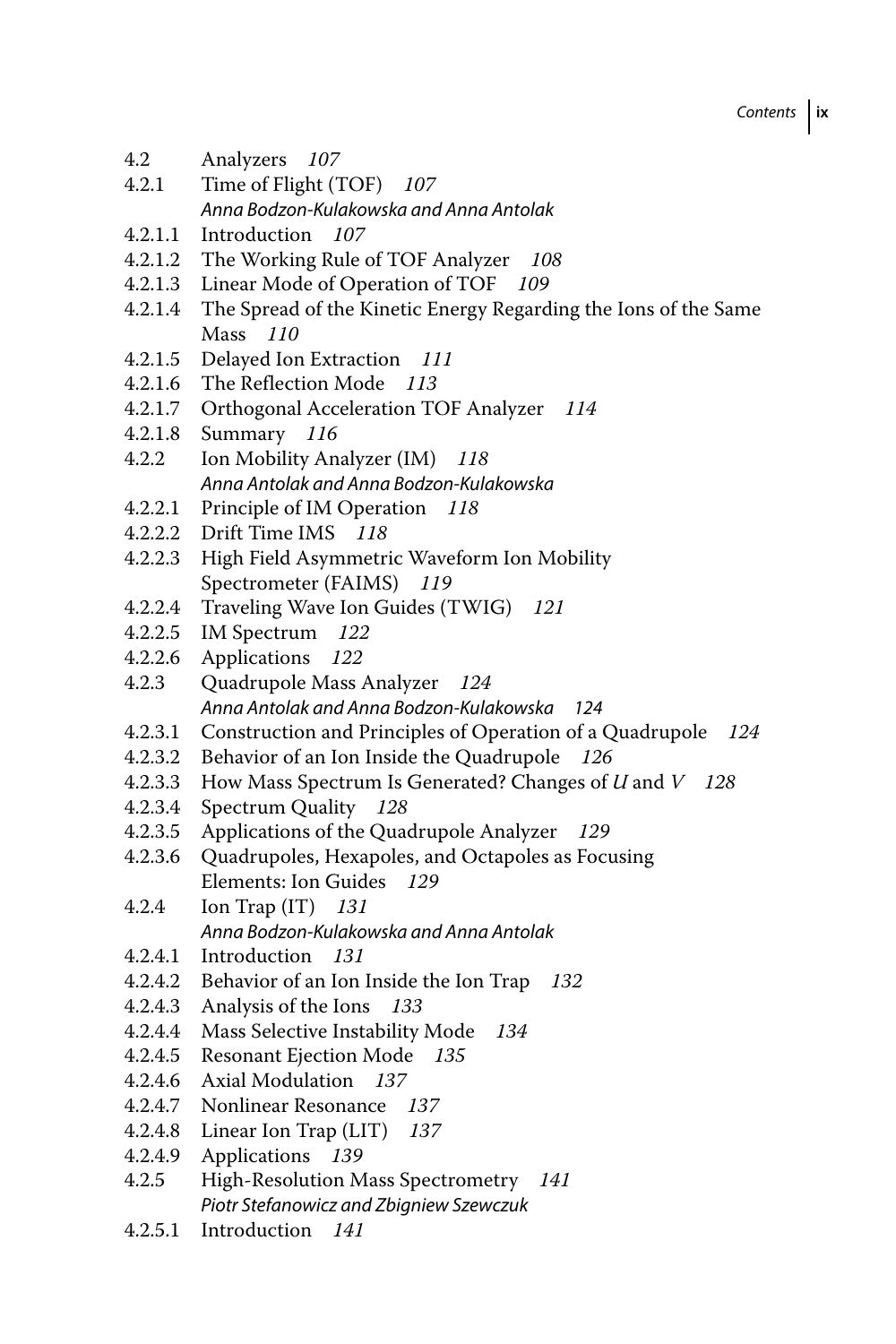**x** *Contents*

- 4.2.6 Ion Cyclotron Resonance (ICR) *142 Piotr Stefanowicz and Zbigniew Szewczuk*
- 4.2.6.1 Introduction *142*
- 4.2.6.2 Cyclotron Frequency *142*
- 4.2.6.3 ICR: Principles of Operation *143*
- 4.2.6.4 Injection of Ions into the ICR Cell *144*
- 4.2.6.5 Trapping Electrodes *145*
- 4.2.6.6 Excitation Electrodes *145*
- 4.2.6.7 Detection Electrodes and Fourier Transform *145*
- 4.2.6.8 FT‐ICR Properties as *m/z* Analyzer *147*
- 4.2.7 Orbitrap *150 Piotr Stefanowicz and Zbigniew Szewczuk*
- 4.2.7.1 History of Development and Principles of Operation *150*
- 4.2.7.2 Analyzing Ions in the Orbitrap *151*
- 4.2.7.3 Orbitrap Properties as *m/z* Analyzer *152*
- 4.2.7.4 Analytical and Proteomic Applications of Orbitrap *153*
- 4.2.8 Hybrid Mass Spectrometers *158 Giuseppe Di Natale*
- 4.2.8.1 A Brief Comparison of Mass Analyzers *158*
- 4.2.8.2 Triple Quadrupoles *159*
- 4.2.8.3 Q‐IT *162*
- 4.2.8.4 Q‐Orbitrap *162*
- 4.2.8.5 Q‐TOF *163*
- 4.2.8.6 IT‐TOF *165*
- 4.2.8.7 IT‐Orbitrap *165*
- 4.2.9 Sector Instruments *169 Anna Antolak and Anna Bodzon-Kulakowska*
- 4.2.9.1 Introduction *169*
- 4.2.9.2 Rule of Operation of Magnetic Analyzer (*B*) *169*
- 4.2.9.3 Electrostatic Sector (*E*) *172*
- 4.2.9.4 Mass Spectrometers with Magnetic and Electrostatic Sector *174*
- 4.3 Ion Detectors *176*
- 4.3.1 Introduction *176*
- 4.3.2 Electron Multiplier *176*
- 4.3.3 Microchannel Detector *177*
- 4.3.4 Medipix/Timepix Detector *178*
- 4.3.5 Ion Detection in ICR and Orbitrap‐Based Mass Spectrometers *179*
- **5 Hyphenated Techniques** *181*
- Gas Chromatography Combined with Mass Spectrometry (GC‐MS) *181 Anna Drabik*
- 5.1.1 Introduction *181*
- 5.1.2 Detectors *183*
- 5.1.3 Chemical Modifications: Derivatization *186*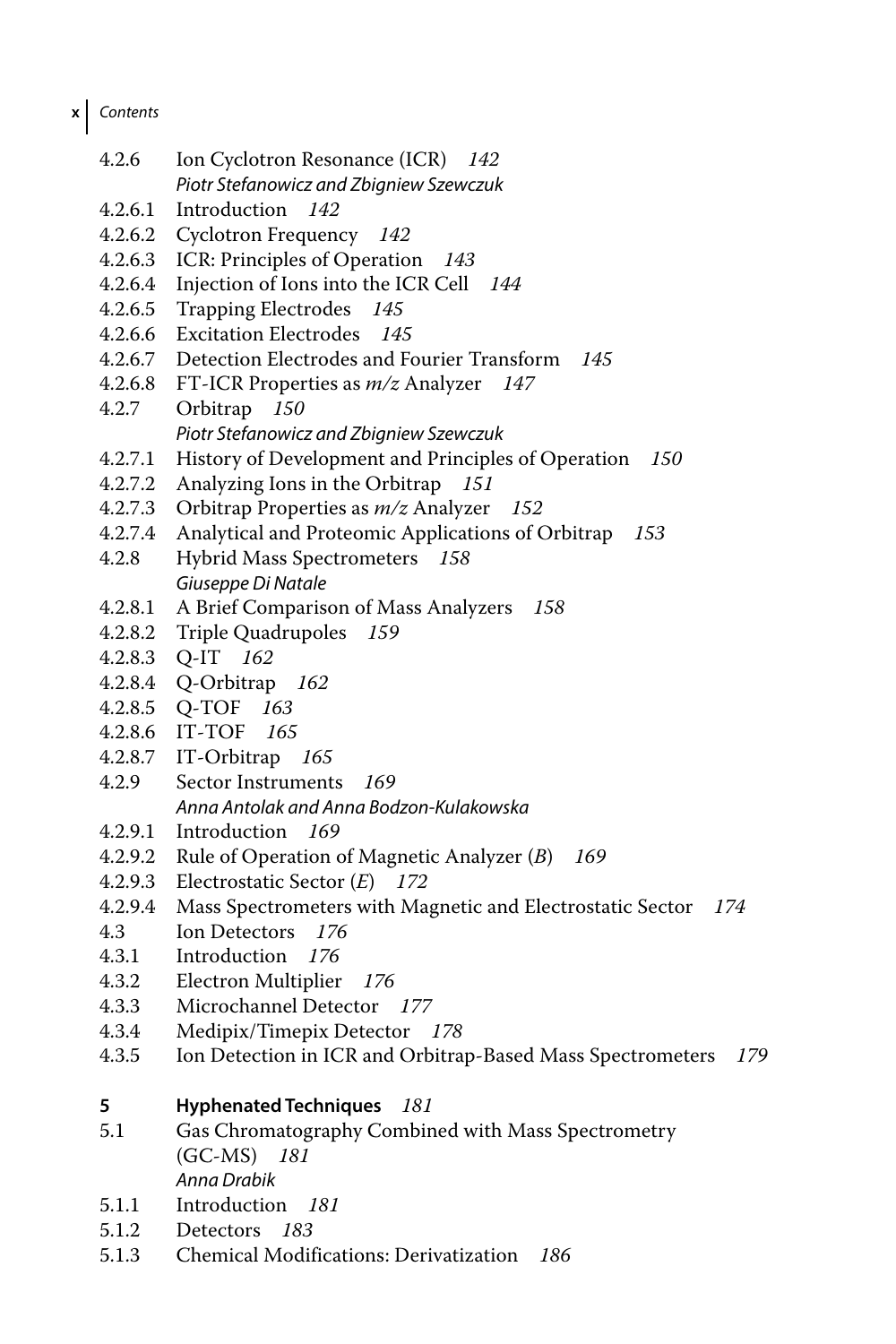| 5.1.4<br>5.1.5 | GC-MS Analysis 186<br>Two-Dimensional Gas Chromatography Linked |
|----------------|-----------------------------------------------------------------|
|                | to Mass Spectrometry 2D GC-MS<br>- 187                          |
| 5.2            | Liquid Chromatography Linked to Mass Spectrometry               |
|                | $(LC-MS)$<br>193                                                |
| 5.2.1          | Introduction<br>- 193                                           |
|                | Francesco Bellia                                                |
| 5.2.2          | Introduction to Liquid Chromatography 193                       |
|                | Anna Drabik                                                     |
| 5.2.3          | Types of Detectors<br>195                                       |
|                | Anna Drabik                                                     |
| 5.2.4          | Chromatographic Columns<br>- 197                                |
|                | Anna Drabik                                                     |
| 5.2.5          | Chromatographic Separation and Quantitation Using MS            |
|                | as a Detector<br><b>200</b>                                     |
|                | Anna Drabik                                                     |
| 5.2.6          | Construction of an Interface Linking Liquid Chromatograph       |
|                | to the Mass Spectrometer 202                                    |
|                | Anna Drabik<br>202                                              |
| 5.2.6.1        | 202<br>Introduction                                             |
| 5.2.6.2        | 203<br><b>ESI</b> Interface                                     |
| 5.2.6.3        | APCI Connection to MS 204                                       |
| 5.2.6.4        | APPI Interface<br>205                                           |
| 5.2.6.5        | LC Connection to MALDI-MS<br>205                                |
| 5.2.6.6        | Multidimensional Separations<br>206                             |
| 5.3            | Capillary Electrophoresis Linked to Mass Spectrometry<br>209    |
|                | Przemysław Mielczarek and Jerzy Silberring                      |
| 5.3.1          | Introduction 209                                                |
| 5.3.2          | Types of Electrophoretic Techniques<br>- 210                    |
| 5.3.3          | Capillary Electrophoresis Linked to ESI 211                     |
| 5.3.3.1        | Introduction<br>211                                             |
| 5.3.3.2        | Liquid Sheath Connection 212                                    |
| 5.3.3.3        | Sheath-Free Connection 212                                      |
| 5.3.3.4        | Liquid Junction 213                                             |
| 5.3.4          | Capillary Electrophoresis Linked to Matrix-Assisted Laser       |
|                | Desorption/Ionization<br>214                                    |
| 5.3.4.1        | Offline CE-MALDI-TOF<br>214                                     |
| 5.3.4.2        | Direct CE-MALDI-TOF<br>214                                      |
| 5.3.4.3        | <i>Online</i> CE-MALDI-TOF<br>215                               |
| 5.3.5          | Summary 215                                                     |
| 6              | Mass Spectrometry Imaging 217                                   |

*Anna Bodzon‐Kulakowska and Anna Antolak*

- 6.1 Introduction *217*
- 6.2 SIMS *218*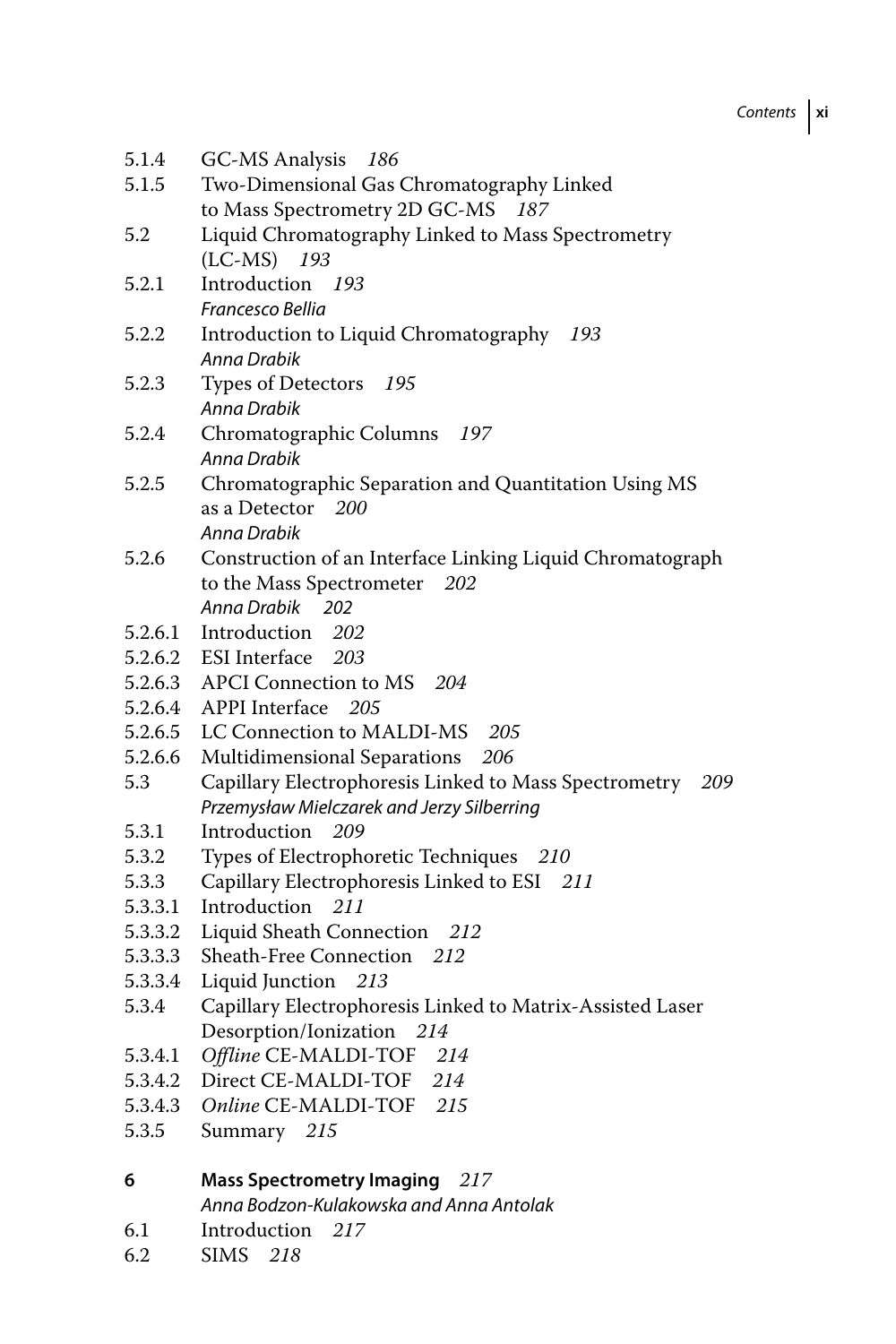- **xii** *Contents*
	- 6.3 MALDI‐IMS *220* 6.4 DESI *221* 6.5 Analysis of Tissue Sections Using MSI Techniques *221* 6.6 Analysis of Individual Cells and Cell Cultures Using MSI Techniques *223* 6.7 Analysis with MSI Techniques: Examples *224* 6.8 Combinations of Different Imaging Techniques *225* 6.9 Summary *227* **7 Tandem Mass Spectrometry** *231 Piotr Suder* 7.1 Introduction *231* 7.2 Principles *231* 7.3 Strategies for MS/MS Experiments *233* 7.3.1 Tandem in Space *233* 7.3.2 Tandem in Time *234* 7.3.3 Multiple Fragmentation *236* 7.4 Fragmentation Techniques *236* 7.4.1 Introduction *236* 7.4.2 (Low-Energy) Collision-Induced Dissociation (CID) 237<br>7.4.3 High-Energy Collisional Dissociation (HCD) 237 7.4.3 High‐Energy Collisional Dissociation (HCD) *237* 7.4.4 Pulsed Q Collision-Induced Dissociation (PQD) 238<br>7.4.5 Electron Capture Dissociation (ECD) 239 Electron Capture Dissociation (ECD) 239 7.4.6 Electron Transfer Dissociation (ETD) *239* Electron Detachment Dissociation (EDD) 241 7.4.8 Negative Electron Transfer Dissociation (NETD) *241* 7.4.9 Infrared Multiphoton Dissociation (IRMPD) *241* 7.4.10 Blackbody Infrared Radiative Dissociation (BIRD) *242* 7.4.11 Post‐source Decay (PSD): Metastable Ion Dissociation *242* 7.4.12 Surface‐Induced Dissociation (SID) *243* 7.4.13 Charge Remote Fragmentation *243* 7.4.14 Chemically Activated Fragmentation (CAF) *243* 7.4.15 Proton Transfer Reaction (PTR) *244*
	- 7.5 Practical Aspects of Fragmentation in Mass Spectrometers *245*
	- 7.5.1 In‐Source Fragmentation *245*
	- 7.5.2 Triple Quadrupole Fragmentation *246*
	- 7.5.3 Ion Traps *249*
	- 7.5.4 Time‐of‐Flight Analyzers *250*
	- 7.5.5 Combined Time‐of‐Flight Analyzers (TOF/TOF) *251*
	- 7.5.6 Hybrid Instruments *252*
	- 7.5.7 Mass Spectrometers Equipped with Orbitrap Analyzer *253*
	- 7.6 Applications of Tandem Mass Spectrometry in Life Sciences *254*
	- 7.7 SWATH Fragmentation *256*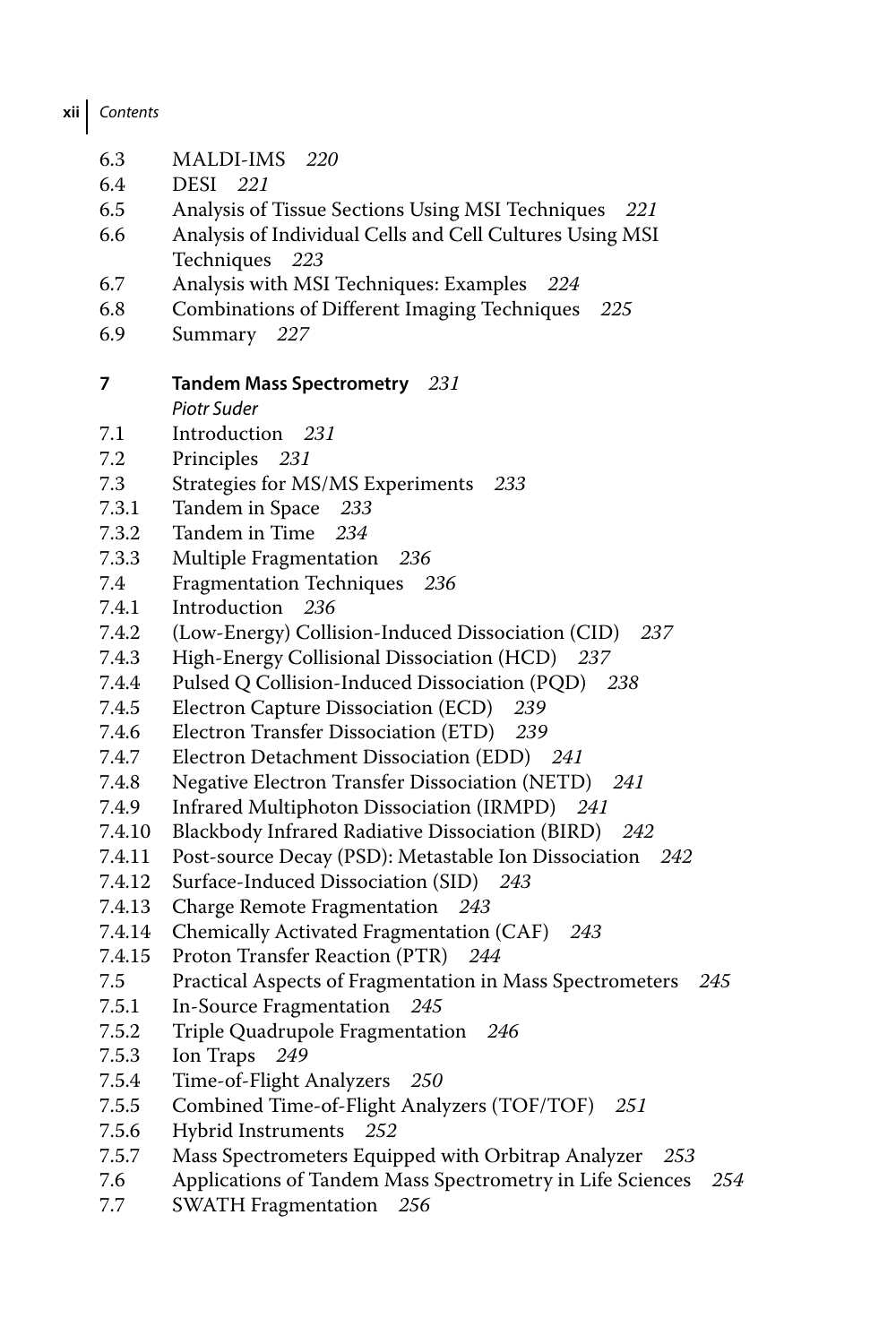*Contents* **xiii**

**8 Mass Spectrometry Applications** *261* 8.1 Mass Spectrometry in Proteomics *261* 8.1.1 Introduction *261 Vincenzo Cunsolo and Salvatore Foti* 8.1.2 Bottom‐Up Versus Top‐Down Proteomics *262 Vincenzo Cunsolo and Salvatore Foti* 8.1.2.1 Bottom‐Up Proteomics *262* 8.1.2.2 Top‐Down Proteomics *265* 8.1.3 Database Search and Protein Identification *267* 8.1.4 In‐Depth Structural Characterization of a Single Protein: An Example *269* 8.1.5 Quantitative Analysis in Proteomics *273 Joanna Ner‐Kluza, Anna Drabik, and Jerzy Silberring* 8.1.5.1 Introduction *273* 8.1.5.2 Isobaric Tags for Relative and Absolute Quantitation (iTRAQ) *274* 8.1.5.3 Isotope‐Coded Affinity Tagging (ICAT) *276* 8.1.5.4 Stable Isotope Labeling in Culture (SILAC) *279* 8.1.5.5 Stable Isotope Labeling of Mammals (SILAM) *280* 8.1.5.6 Mass‐Coded Abundance Tagging (MCAT) *281* 8.1.5.7 Label‐Free Techniques *281* 8.2 Food Proteomics *285 Vera Muccilli and Rosaria Saletti* 8.3 Challenges in Analysis of Omics Data Generated by Mass Spectrometry *293 Katarzyna Pawlak, Emma Harwood, Fang Yu, and Pawel Ciborowski* 8.3.1 Introduction *293* 8.3.1.1 How Big Must Big Data Be? *294* 8.3.1.2 Do Omics Experiments Generate Unstructured Data? *294* 8.3.2 Targeted and Full Unbiased Omics Analysis Based on MS Technology *295* 8.3.2.1 Factors Affecting Data Quality *296* 8.3.2.2 Speed of MS Data Acquisition: Why Does It Matter? *297* 8.3.2.3 Analytical Strategies in Omics Studies *298* 8.3.3 Data Analysis and Visualization of Mass Spectrometry Omics Data *300* 8.3.3.1 A Brief Introduction to Data Visualization *301* 8.3.3.2 Exploration and Preparation of Data for Downstream Statistics and Visualization *304* 8.3.3.3 Differential Expression Analysis *305* 8.3.3.4 Strategies for Visualization Beyond Three Dimensions *310* 8.3.3.5 Bioinformatics Tools *312*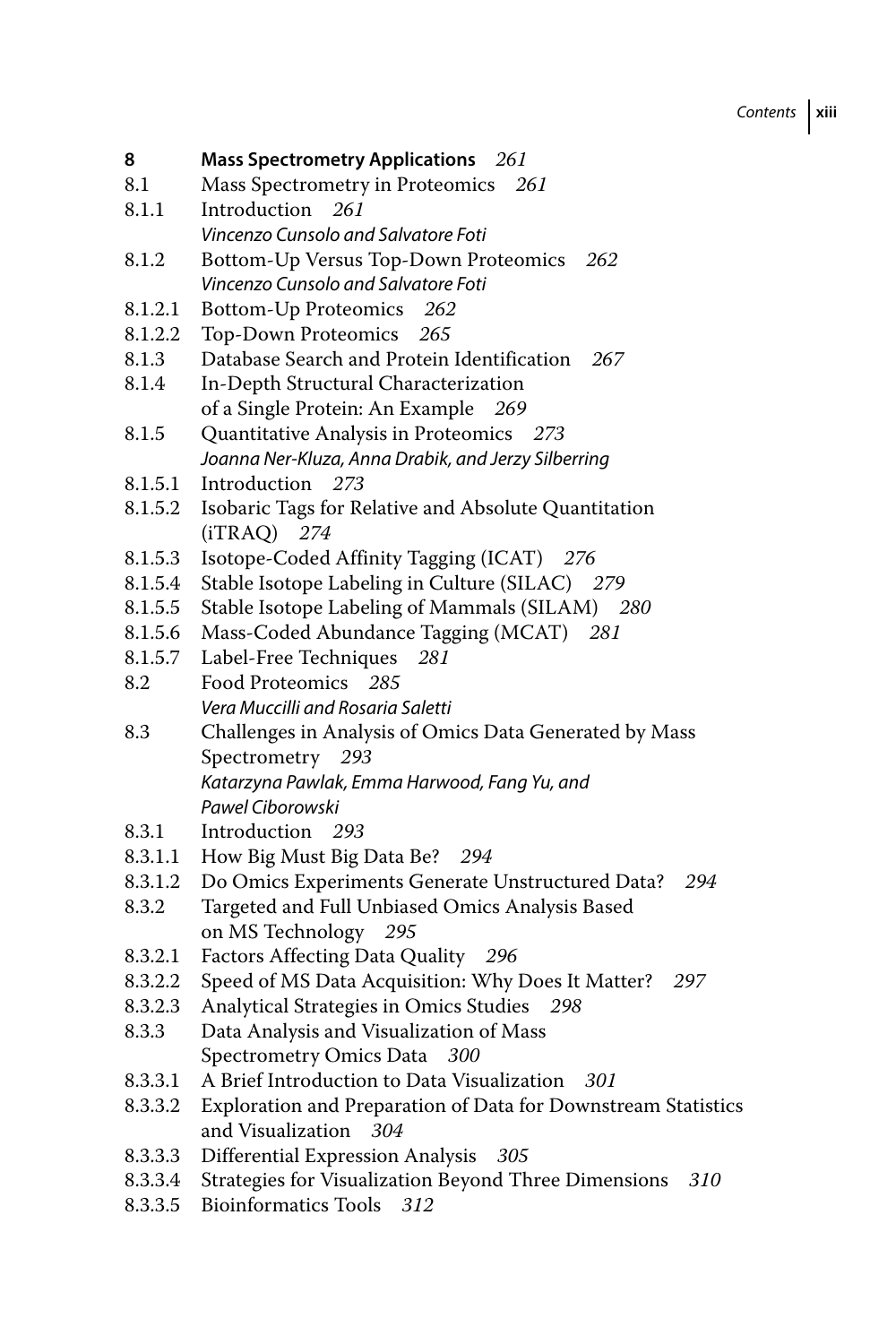**xiv** *Contents*

- 8.3.4 Databases and Search Algorithms *315*
- 8.3.4.1 Databases for Proteomics *315*
- 8.3.5 Validation of High‐Throughput Data: Current Challenges *318*
- 8.3.5.1 Analytical Validation *319*
- 8.3.5.2 Statistical Validation *320*
- 8.3.5.3 Bioinformatics Validation *321*
- 8.3.6 Summary and Conclusions *322*
- 8.4 Application of the Mass Spectrometric Techniques in the Earth Sciences *326 Robert Anczkiewicz*
- 8.4.1 Introduction *326*
- 8.4.2 Conventional Geochronology *326*
- 8.4.3 *In Situ* Geochronology *327*
- 8.4.4 Geochemical and Isotopic Tracing *331*
- 8.5 Mass Spectrometry in Space *335 Kathrin Altweg*
- 8.5.1 Solar Wind and Plasma *339*
- 8.5.2 Atmospheres of Planets and Moons *339*
- 8.5.3 Comets *340*
- 8.5.4 Interstellar and Cometary Dust *341*
- 8.6 Mass Spectrometry in the Study of Art and Archaeological Objects *345 Giuseppe Spoto*
- 8.6.1 Introduction 345<br>8.6.2 MS Methods for th
- MS Methods for the Study of Inorganic Components of Art and Archaeological Objects *345*
- 8.6.3 MS Methods for the Study of Organic Components of Art and Archaeological Objects *346*
- 8.7 Application of ICP-MS for Trace Elemental and Speciation Analysis *351*
	- *Aleksandra Pawlaczyk and Małgorzata Iwona Szynkowska*
- 8.7.1 Introduction *351*
- 8.7.2 Speciation Analysis by ICP‐MS: Examples of Applications *352*
- 8.7.3 Single‐Particle and Single‐Cell Analysis by ICP‐MS: Examples of Applications *353*
- 8.7.4 Imaging by LA‐ICP‐MS Technique *355*
- 8.7.5 Improvements of LA‐ICP‐MS Technique *358*
- 8.7.6 LA‐ICP Mass Spectrometer with LIBS *359*
- 8.8 Mass Spectrometry in Forensic Research *362 Marek Smoluch and Jerzy Silberring*
- 8.8.1 Introduction *362*
- 8.8.2 Forgery in Art *362*
- 8.8.3 Psychoactive Substances and Narcotics *363*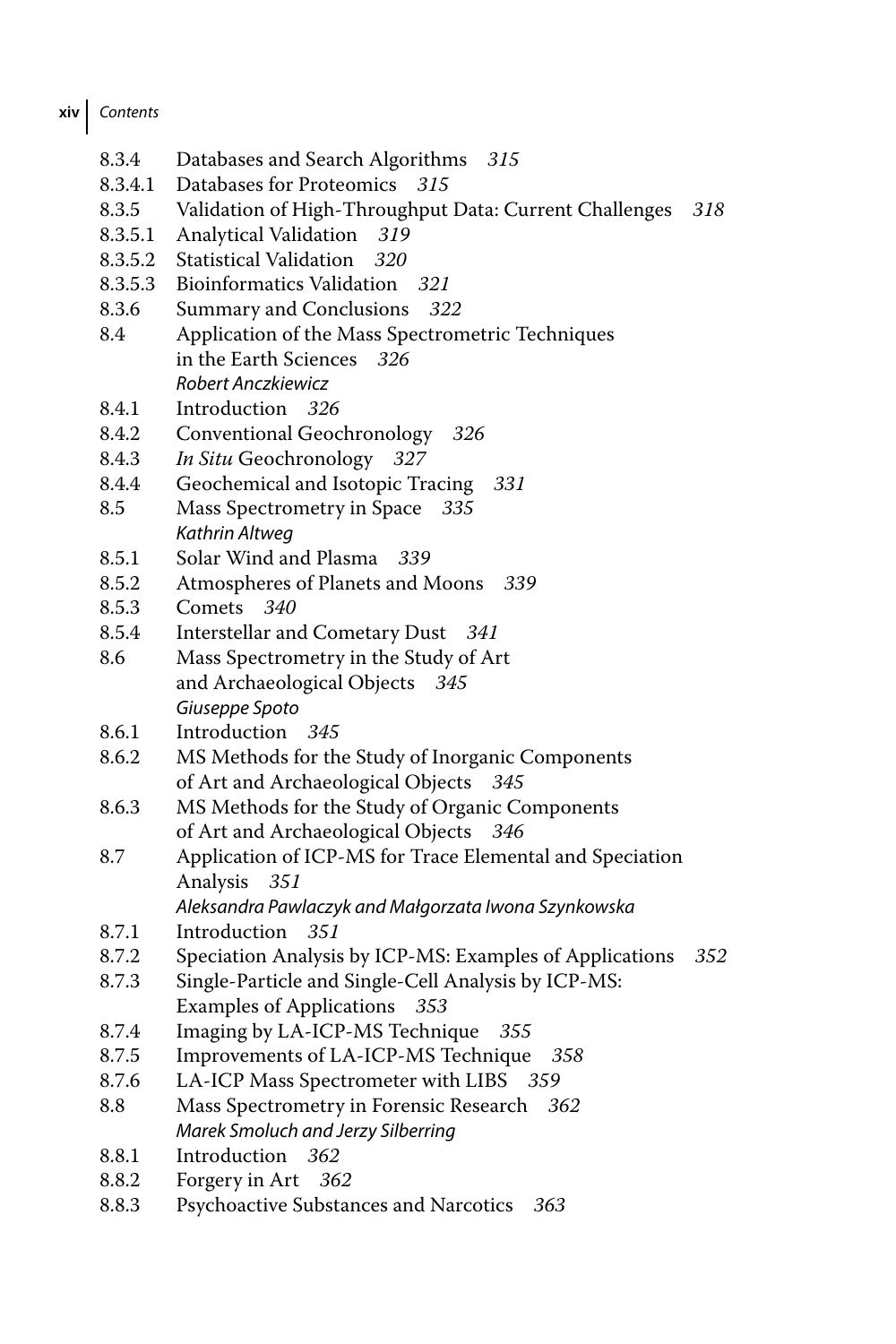*Contents* **xv**

- 8.8.4 Counterfeit Drugs and Generation of Metabolites *366*
- 8.8.5 Terrorism/Explosives/Chemical Warfare *367*
- 8.8.6 Future Prospects *368*
- 8.9 Doping in Sport *372 Dorota Kwiatkowska*
- 8.10 Miniaturization in Mass Spectrometry *384 Marek Smoluch and Jerzy Silberring*
- **9 Appendix** *389*
	- *Kinga Piechura and Marek Smoluch 389*
- 9.1 Pressure Units *389*
- Most Commonly Detected Fragments Generated by Electron Impact (EI) Ionization *389*
- 9.3 Trypsin Autolysis Products *393*
- 9.4 Proteolytic Enzymes for Protein Identification *394*
- 9.5 Molecular Masses of Amino Acid Residues *395*
- 9.6 Molecular Masses of Less Common Amino Acid Residues *397*
- 9.7 Internet Databases *400*
- 9.7.1 Literature Databases *400*
- 9.7.2 Scientific Journals *401*
- 9.7.2.1 Journals Related to Mass Spectrometry *402*
- 9.7.3 Bioinformatics Databases *402*
- 9.7.3.1 Protein Databases *402*
- 9.7.3.2 Database of Structures and Functions of Protein *403*
- 9.7.3.3 Other Databases *404*
- 9.7.4 Bioinformatics Tools *404*
- 9.7.5 Useful Websites *405*

#### **10 Abbreviations** *407*

*Kinga Piechura and Marek Smoluch*

**Index** *413*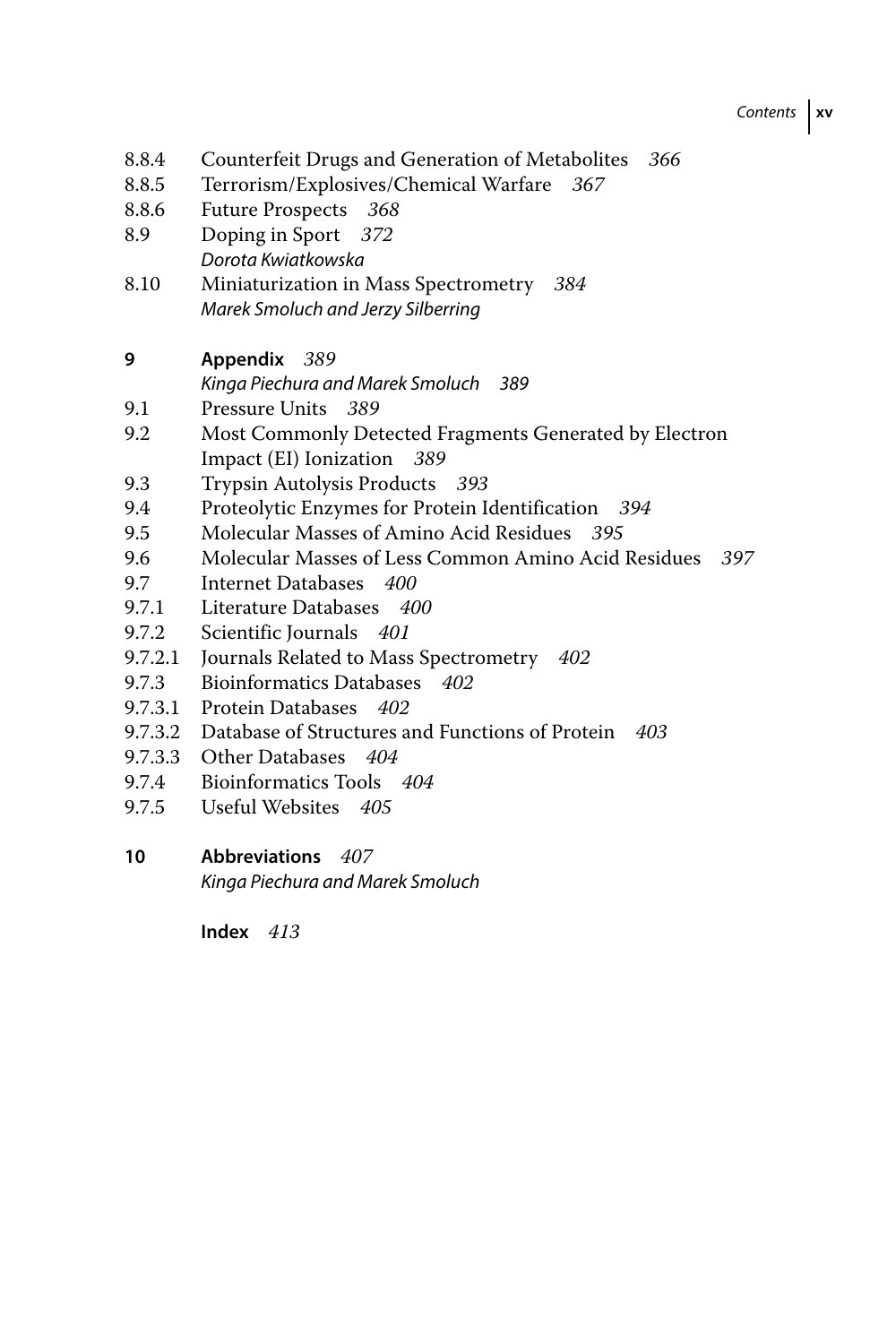#### **List of Contributors**

#### *Kathrin Altweg*

Physikalisches Institut Universität Bern Bern Switzerland

#### *Robert Anczkiewicz*

Institute of Geological Sciences Polish Academy of Sciences Krakow Poland

#### *Anna Antolak*

Department of Biochemistry and Neurobiology Faculty of Materials Science and Ceramics, AGH University of Science and Technology Kraków Poland

#### *Francesco Bellia*

CNR Institute of Biostructures and Bioimaging Catania Italy

#### *Anna Bodzon‐Kulakowska*

Department of Biochemistry and Neurobiology Faculty of Materials Science and Ceramics, AGH University of Science and Technology Kraków Poland

#### *Pawel Ciborowski*

Department of Pharmacology and Experimental Neuroscience University of Nebraska Medical Center Omaha NE, USA

#### *Vincenzo Cunsolo*

Dipartimento di Scienze Chimiche Università di Catania Catania Italy

#### *Giuseppe Di Natale*

CNR Institute of Crystallography (IC), Secondary Site Catania Italy

#### *Anna Drabik*

Department of Biochemistry and Neurobiology Faculty of Materials Science and Ceramics, AGH University of Science and Technology Kraków Poland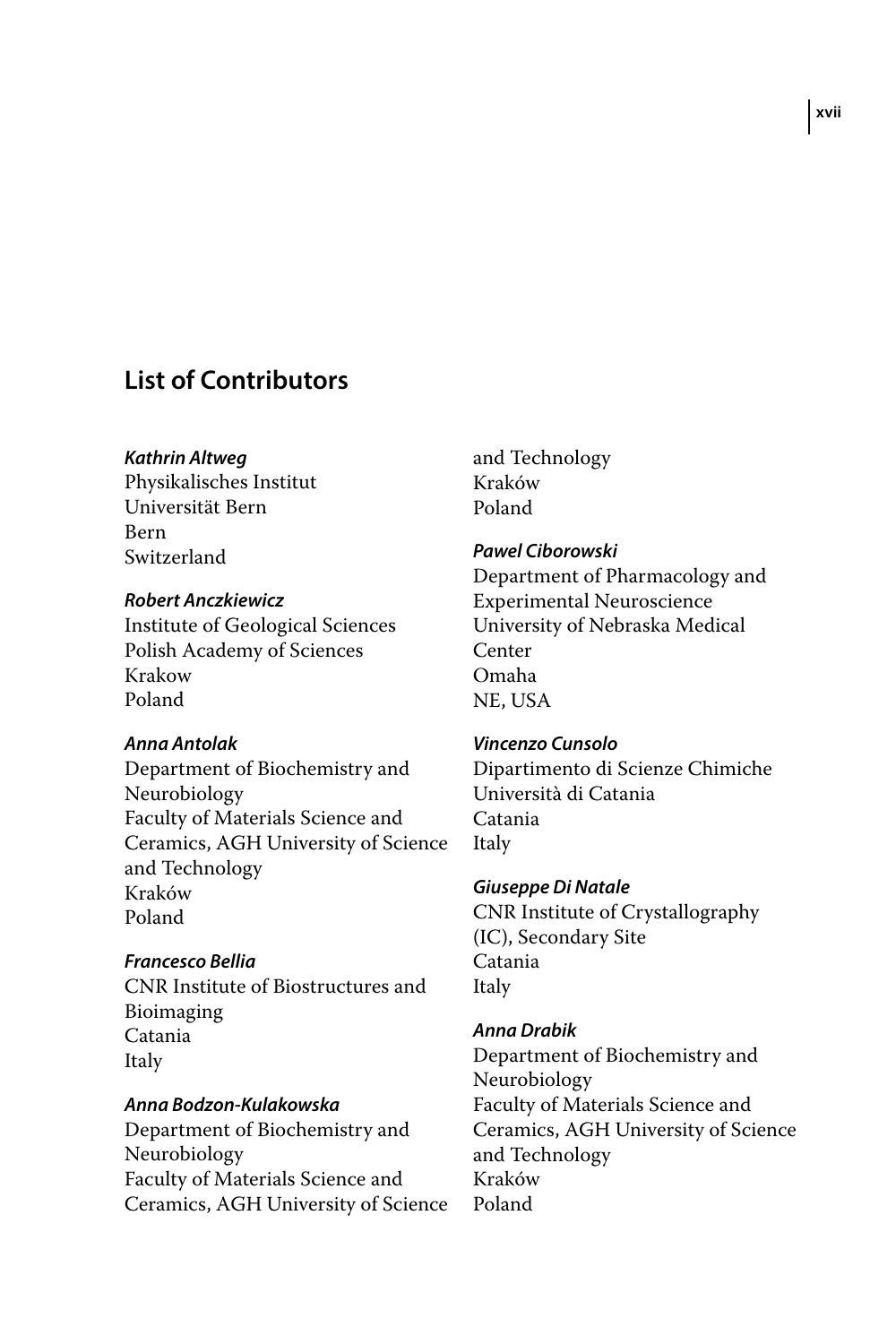**xviii** *List of Contributors*

#### *Salvatore Foti*

Dipartimento di Scienze Chimiche Università di Catania Catania Italy

#### *Giuseppe Grasso*

Dipartimento di Scienze Chimiche Università di Catania Catania Italy

#### *Emma Harwood*

Department of Pharmacology and Experimental Neuroscience University of Nebraska Medical Center Omaha NE, USA

#### *Claudio Iacobucci*

Institute of Pharmacy Martin Luther University Halle‐Wittenberg Halle (Saale) Germany

#### *Dorota Kwiatkowska*

Polish Anti-Doping Laboratory Warsaw Poland

#### *Przemyslaw Mielczarek*

Department of Biochemistry and Neurobiology Faculty of Materials Science and Ceramics, AGH University of Science and Technology Kraków Poland

#### *Vera Muccilli*

Dipartimento di Scienze Chimiche Università di Catania Catania Italy

#### *Joanna Ner‐Kluza*

Department of Biochemistry and Neurobiology Faculty of Materials Science and Ceramics, AGH University of Science and Technology Kraków Poland

#### *Aleksandra Pawlaczyk*

Faculty of Chemistry Institute of General and Ecological Chemistry Lodz University of Technology Łódź Poland

#### *Katarzyna Pawlak*

Department of Analytical Chemistry Faculty of Chemistry Warsaw University of Technology Warsaw Poland

#### *Kinga Piechura*

Department of Biochemistry and Neurobiology Faculty of Materials Science and Ceramics, AGH University of Science and Technology Kraków Poland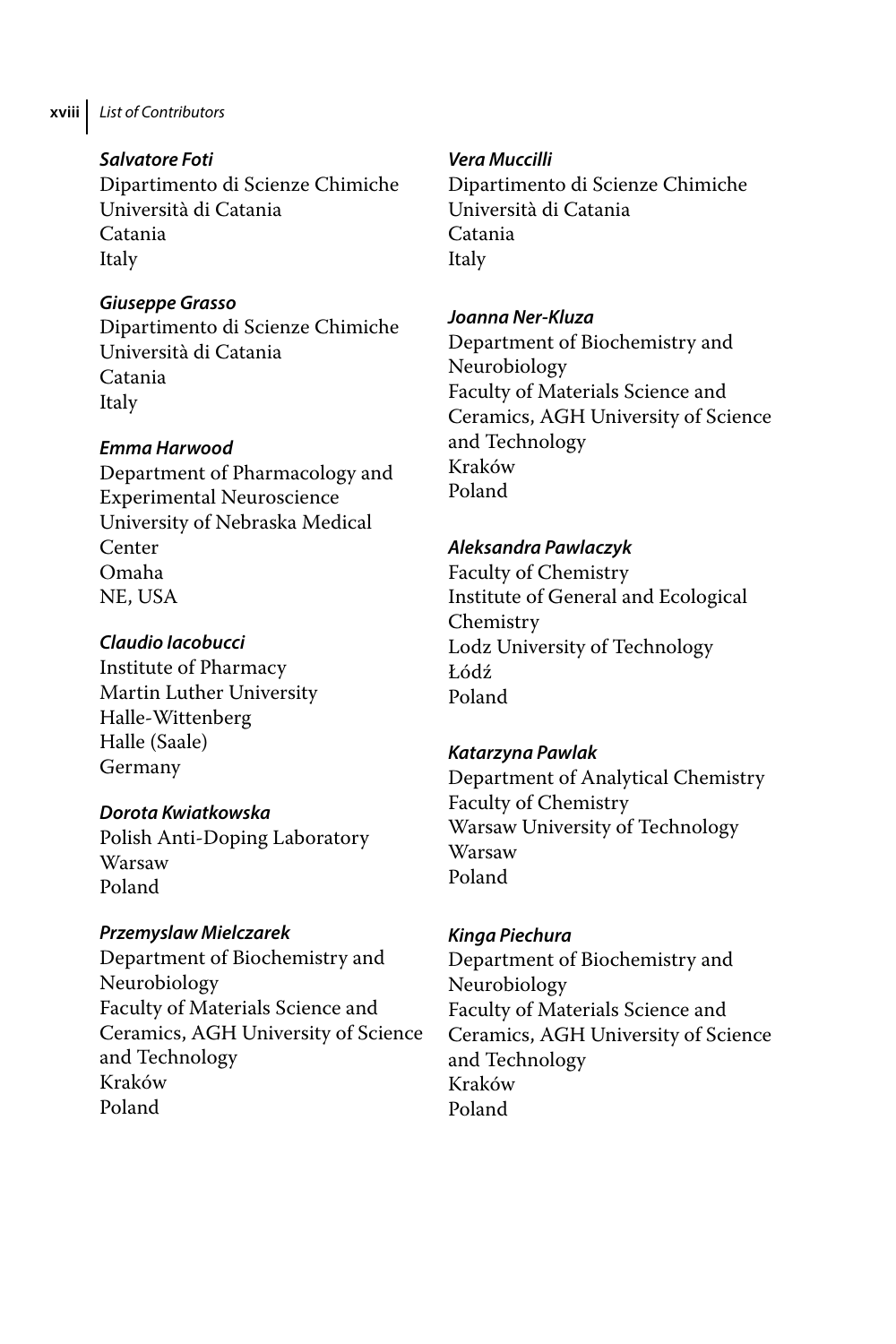#### *Rosaria Saletti*

Dipartimento di Scienze Chimiche Università di Catania Catania Italy

#### *Jerzy Silberring*

Department of Biochemistry and Neurobiology Faculty of Materials Science and Ceramics, AGH University of Science and Technology Kraków Poland and Centre of Polymer and Carbon Materials Polish Academy of Sciences Zabrze Poland

#### *Marek Smoluch*

Department of Biochemistry and Neurobiology Faculty of Materials Science and Ceramics, AGH University of Science and Technology Kraków Poland

#### *Giuseppe Spoto*

Dipartimento di Scienze Chimiche Università di Catania Catania Italy

#### *Piotr Stefanowicz* Faculty of Chemistry University of Wrocław

Wrocław Poland

#### *Piotr Suder*

Department of Biochemistry and Neurobiology Faculty of Materials Science and Ceramics, AGH University of Science and Technology Kraków Poland

#### *Zbigniew Szewczuk*

Faculty of Chemistry University of Wrocław Wrocław Poland

#### *Małgorzata Iwona Szynkowska*

Faculty of Chemistry Institute of General and Ecological Chemistry Lodz University of Technology Łódź Poland

#### *Nunzio Tuccitto*

Dipartimento di Scienze Chimiche Università di Catania Catania Italy

#### *Fang Yu*

Department of Biostatistics University of Nebraska Medical Center Omaha NE, USA